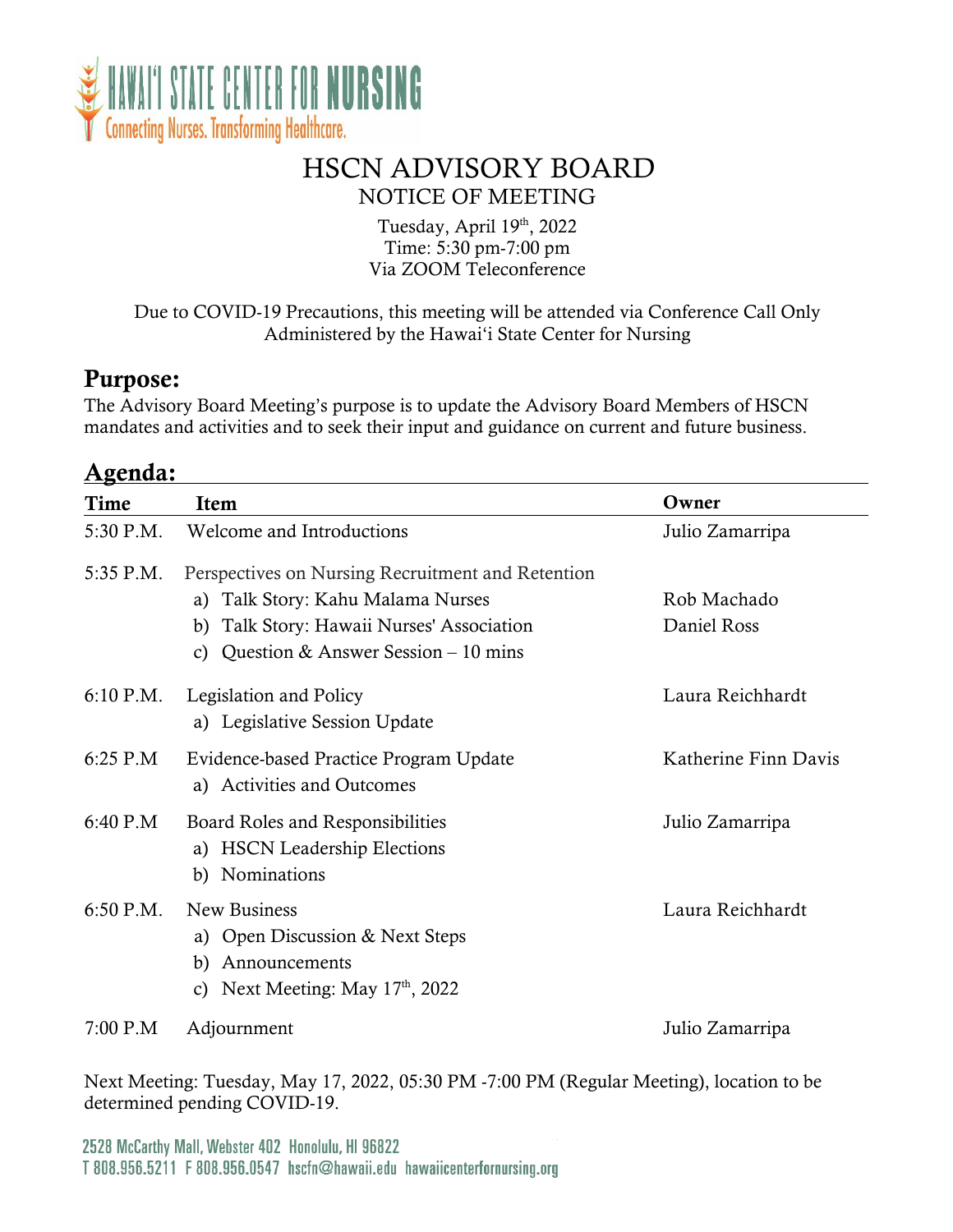

\*Please look out for e-mail to follow the meeting with minutes for your approval, so they can be posted to the HSCN website within 40 days, in accordance with Act 64 SLH2017.

### Attachments:

- 1. Meeting Presentation
- 2. HSCN Board Meeting Schedule

# Remote Meeting Access Details (Via ZOOM Conferencing):

You may join the meeting remotely using a computer, smart device or by phone. Please use the Meeting ID and see the access details below for the appropriate modality of access.

- To join the meeting from your computer, tablet or smart phone, follow the link provided: Link to access meeting: <https://zoom.us/j/98145550776?pwd=aGhGdkpzaVdTbmIwK2RPN1pnbTladz09> Meeting ID: 981 4555 0776 Passcode: HSCNBOARD!
- To join the meeting using your phone: Dial, +1 346 248 7799 US (Houston), Or +1 669 900 6833 US (San Jose) Or +1 253 215 8782 US (Tacoma), Or +1 312 626 6799 US (Chicago), Or +1 929 436 2866 US (New York) Or +1 301 715 8592 US (Washington D.C) Find your local number: [https://zoom.us/u/aedUwzsTEp...](https://www.google.com/url?q=https://zoom.us/u/aedUwzsTEp&sa=D&source=calendar&ust=1642268374863898&usg=AOvVaw1eKB8Cyekdy_awkhdQ0C5W) Meeting ID: 981 4555 0776 Passcode: 8220415715

## Auxiliary Service or Disability Accommodation:

If you require an auxiliary aid, auxiliary services, or other accommodations due to a disability, please contact Brianne Atwood by phone at (808) 956-0545 or by email at  $batwood@hawaii.edu.$  Please make requests at least three working days in advance to allow adequate time to fulfill your request.

Upon request, this agenda/notice is available in alternative formats such as large print, or an ADA compliant electronic copy.

# Testimony:

Any interested person may submit testimony in writing to the Board on any agenda item by regular mail, email, or fax. An individual or representative wishing to testify in person should register prior to the start of the meeting. Testimony must be related to an item that is on the agenda, and such person shall be required to identify the agenda item to be addressed by the testimony. Submit testimony by one of the following methods: Email to HSCFN@hawaii.edu, FAX to (808) 956-0547, mail to Hawaii State Center for Nursing Advisory Board 2528 2528 McCarthy Mall, Webster 402 Honolulu, HI 96822 T 808.956.5211 F 808.956.0547 hscfn@hawaii.edu hawaiicenterfornursing.org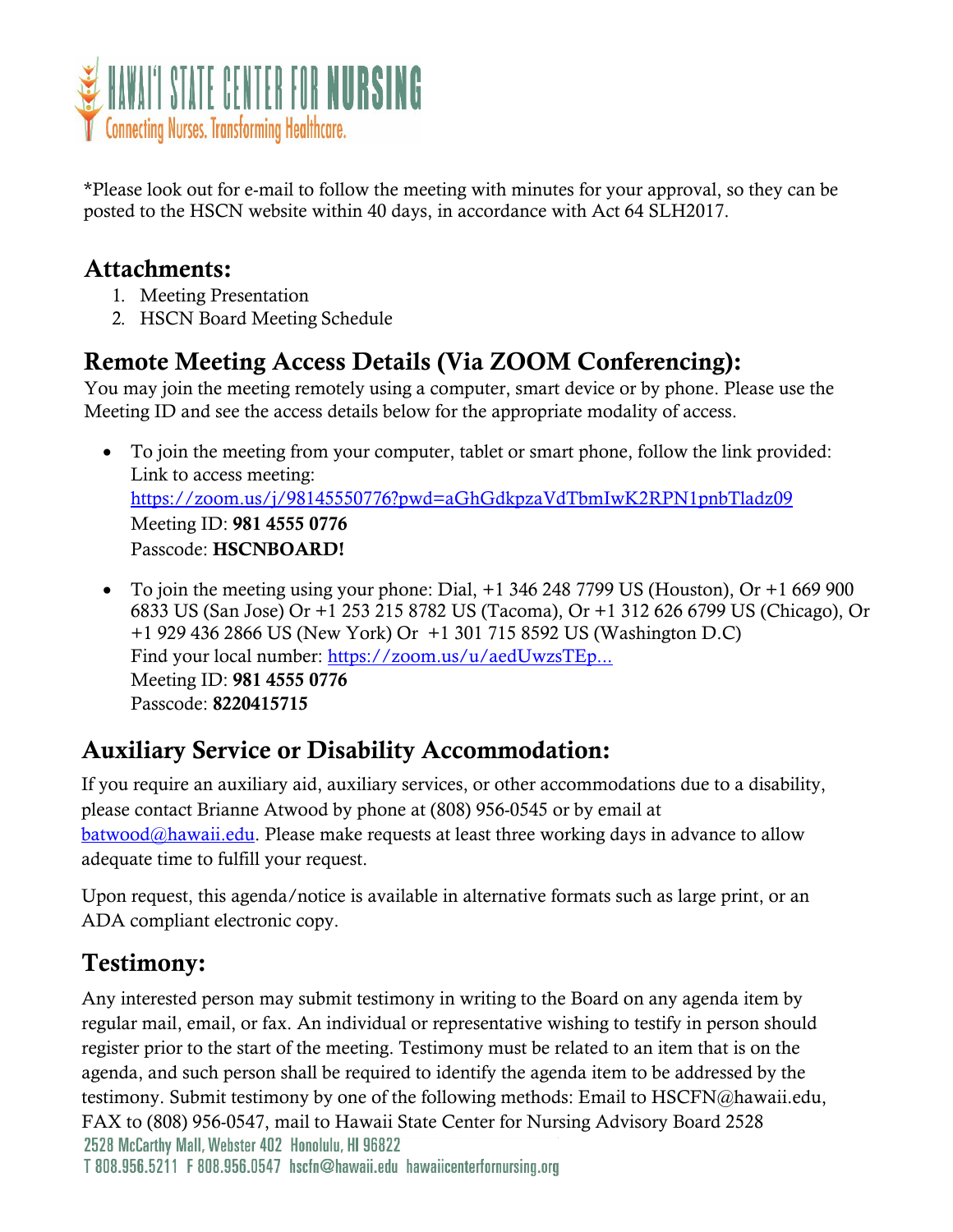

McCarthy Mall Webster Hall 402 Honolulu, Hawai'i 96822. Each individual is allotted five minutes, or an amount of time otherwise designated by the Chairperson, to provide testimony to the Board.

#### Invitation List: Advisory Board Members

| Name                                                   | Role/Title                                                     | <b>Affiliation</b>                 |  |  |  |
|--------------------------------------------------------|----------------------------------------------------------------|------------------------------------|--|--|--|
| Julio Zamarripa<br>MSN, RN                             | Chairman, HSCN Advisory<br>Board Registered Nurse              | Straub Clinic and Hospital         |  |  |  |
| Bonnie Castonguay<br>MBA, RN, CMC                      | Vice Chairman, HSCN Advisory Board<br>Co-founder and President | Ho'okele Health Innovations, LLC   |  |  |  |
| Anne Scharnhorst<br>RN, MN                             | Member<br>Allied Health Department Chair                       | Maui Community College             |  |  |  |
| Beth Hoban<br>RN, MAOM                                 | Member<br>Founder, President, Chief Executive Officer          | Prime Care Services, Hawai'i, Inc. |  |  |  |
| Susan Lee<br><b>RN</b>                                 | Member<br>Wound Care Nurse, Retired                            | Formerly with Le'ahi Hospital      |  |  |  |
| Rose Hata<br>DNP, MBA, RN, APRN,<br>CCRN, CCNS, NEA-BC | Member<br>Director, Queen Emma Nursing Institute               | The Queen's Medical Center         |  |  |  |
| Arthur Sampaga<br>RN, MSN, CCRN, CHEP,<br><b>CNML</b>  | Member<br>Chief Nursing Officer, East Hawai'i Region           | Hilo Medical Center                |  |  |  |
| Doreen Nakamura<br>DNP, MBA,<br>RN, NEA-BC, CCM        | Member<br>Director of Clinical Care                            | <b>UHA Health Insurance</b>        |  |  |  |
| Clementina Ceria-Ulep Ex-Officio Member                |                                                                | University of Hawai'i at Mānoa     |  |  |  |
| PhD, MSN, RN                                           | Acting Dean, School of Nursing<br>& Dental Hygiene             |                                    |  |  |  |

#### Other Attendees

| Name                                 | Role/Title                                                                  | <b>Affiliation</b>                |
|--------------------------------------|-----------------------------------------------------------------------------|-----------------------------------|
| Rob Machado                          | <b>Managing Director</b>                                                    | Kahu Malama Nurses                |
| Daniel Ross                          | President                                                                   | Hawaii Nurses' Association        |
| Gloria Fernandez<br>DNP, RN, PHNA-BC | <b>Quality Assurance Coordinator</b><br><b>Public Health Nursing Branch</b> | Hawaii State Department of Health |
| Rhoberta Haley<br>PhD, RN, FNP       | Dean of the School of Nursing<br>and Health Professions                     | Chaminade University of Honolulu  |